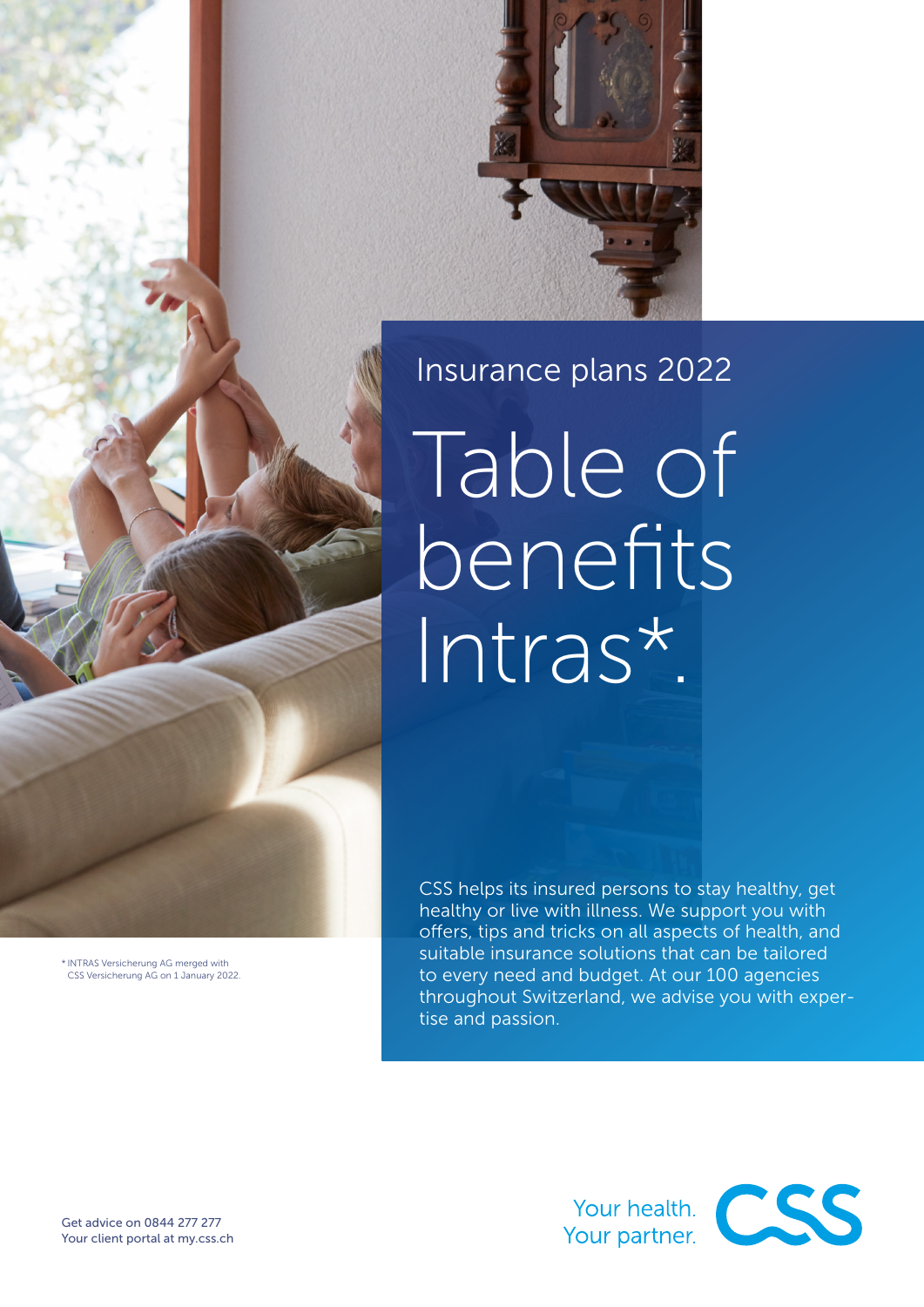| <b>Type of benefit</b>                                                                                    | <b>Mandatory Basic Insurance</b><br>in accordance with the Federal Act<br>on Health Insurance (KVG)                                                                                                                                                                                                                                                                                                | Supplementary health insurance in<br>accordance with the VVG                                                                                                                      |  |
|-----------------------------------------------------------------------------------------------------------|----------------------------------------------------------------------------------------------------------------------------------------------------------------------------------------------------------------------------------------------------------------------------------------------------------------------------------------------------------------------------------------------------|-----------------------------------------------------------------------------------------------------------------------------------------------------------------------------------|--|
|                                                                                                           | Mandatory health care insurance (KVG)                                                                                                                                                                                                                                                                                                                                                              | UNO+                                                                                                                                                                              |  |
| <b>Outpatient treatment: Classical medicine</b>                                                           | Cost coverage according to the tariff, in<br>the whole of Switzerland, for treatment by<br>recognised doctors, chiropractors, dieticians,<br>midwives, logopedists, physiotherapists,<br>ergotherapists, nurses and nursing auxiliaries                                                                                                                                                            |                                                                                                                                                                                   |  |
| <b>Outpatient treatment:</b><br><b>Alternative medicine/Psychotherapy</b>                                 | Acupuncture, anthroposophic medicine,<br>treatment using preparations from Traditional<br>Chinese Medicine (TCM), homeopathy and phy-<br>totherapy: Cost coverage according to the tariff,<br>in the whole of Switzerland, for treatment by<br>recognised doctors with an FMH qualification in<br>the respective field of complementary medicine;<br>cost coverage for psychotherapy with a doctor | 90 %, max. CHF 1,000/calendar year                                                                                                                                                |  |
| <b>Hospitalisation in Switzerland</b>                                                                     | Cost coverage in the general ward according to<br>the current cantonal hospital list                                                                                                                                                                                                                                                                                                               | Cost coverage in the general ward of recognised<br>hospitals throughout Switzerland (in accordance<br>with the KVG hospital list)                                                 |  |
| <b>Abroad</b>                                                                                             | Cost coverage in the general ward in emergen-<br>cies for outpatient or inpatient treatment, up to<br>a maximum of twice the tariff of the canton of<br>residence in Switzerland.<br>Special conditions apply in EU States (incl. Ice-<br>land, the Principality of Liechtenstein and Nor-<br>way) as determined in the Bilateral Agreements                                                       | Outpatient and hospitalisation expenses, if the<br>insured have the compulsory insurance (KVG)<br>with the CSS or Arcosana. In case of hospitalisa-<br>tion max. 60 days per case |  |
| <b>Medication</b>                                                                                         | Medically prescribed medication on the drug<br>formulary with tariff, the Specialty List or the list<br>of generic medicine maintained by the Federal<br>Office for Public Health (FOPH) with differentiat-<br>ed retention fees                                                                                                                                                                   | 90%, unlimited amount                                                                                                                                                             |  |
| Spa treatments                                                                                            | Spa treatments*: CHF 10 per day, 21 days/<br>calendar year and medical costs                                                                                                                                                                                                                                                                                                                       | CHF 60 per day                                                                                                                                                                    |  |
| <b>Recovery cures</b>                                                                                     | Recovery cures: only medical costs (KVG)                                                                                                                                                                                                                                                                                                                                                           | CHF 70 per day, max. 28 days/calendar year                                                                                                                                        |  |
| <b>Maternity</b>                                                                                          | 8 check-ups, 2 ultrasound examinations for a<br>normal pregnancy, home birth, birth in hospital<br>or a birth centre, antenatal courses maximum<br>CHF 150, maximum 3 sessions of breastfeeding<br>advice                                                                                                                                                                                          | Breastfeeding allowance CHF 100 or CHF 200**,<br>Home help CHF 50 per day, max. 14 days,<br>birth preparation class 90%, max. CHF 200                                             |  |
| <b>Check-ups/Medical prevention/Vaccination</b>                                                           | Preventive gynaecological examinations<br>Contributions to preventive health measures in<br>accordance with Art. 12 of the Health Insurance<br>Benefits Ordinance, e.g. children's vaccinations                                                                                                                                                                                                    | 90%, max. CHF 300/calendar year                                                                                                                                                   |  |
| <b>Spectacle lenses/Contact lenses</b>                                                                    | CHF 180/calendar year up to age of 18                                                                                                                                                                                                                                                                                                                                                              | 90 %, max. CHF 100/calendar year up to<br>age of 18<br>90%, max. CHF 100 every 3 years from<br>age of 19                                                                          |  |
| <b>Transport and rescue costs</b>                                                                         | Transport:<br>50%, max. CHF 500/calendar year<br>Cost of rescue:<br>50%, max. CHF 5,000/calendar year<br>(Switzerland)                                                                                                                                                                                                                                                                             | 90 %, max. CHF 10,000/calendar year                                                                                                                                               |  |
| Home help                                                                                                 |                                                                                                                                                                                                                                                                                                                                                                                                    | CHF 50 per day max. 30 days/calendar year                                                                                                                                         |  |
| Aids                                                                                                      | Contributions to aids as determined in the<br>legislation and in accordance with the aids and<br>appliances list                                                                                                                                                                                                                                                                                   | 90 %, max. CHF 500 every 3 years                                                                                                                                                  |  |
| <b>Correction of malpositioned teeth</b>                                                                  |                                                                                                                                                                                                                                                                                                                                                                                                    | 90%, max. CHF 2,000/calendar year, max. limit:<br>CHF 10,000 per insured person until age<br>of $20$                                                                              |  |
| Legal expenses insurance for patients***<br>(Risk carrier: Orion Legal Expenses Insurance<br>Ltd., Basel) |                                                                                                                                                                                                                                                                                                                                                                                                    | Max. CHF 250,000 per case in Europe;<br>max. CHF 50,000 per case outside Europe                                                                                                   |  |

 $KVG = Federal Health Insurance Act$ <br>  $*$  In recognised spas<br>  $**$  If both mother and newborn **F** 

\* In recognised spas

\*\* If both mother and newborn have supplementary insurance with CSS.

\*\*\* Policyholders with supplementary insurance UNO+/DUE+ or OPTIMA+/QUADRA+ automatically receive Legal expenses insurance for patients free of charge.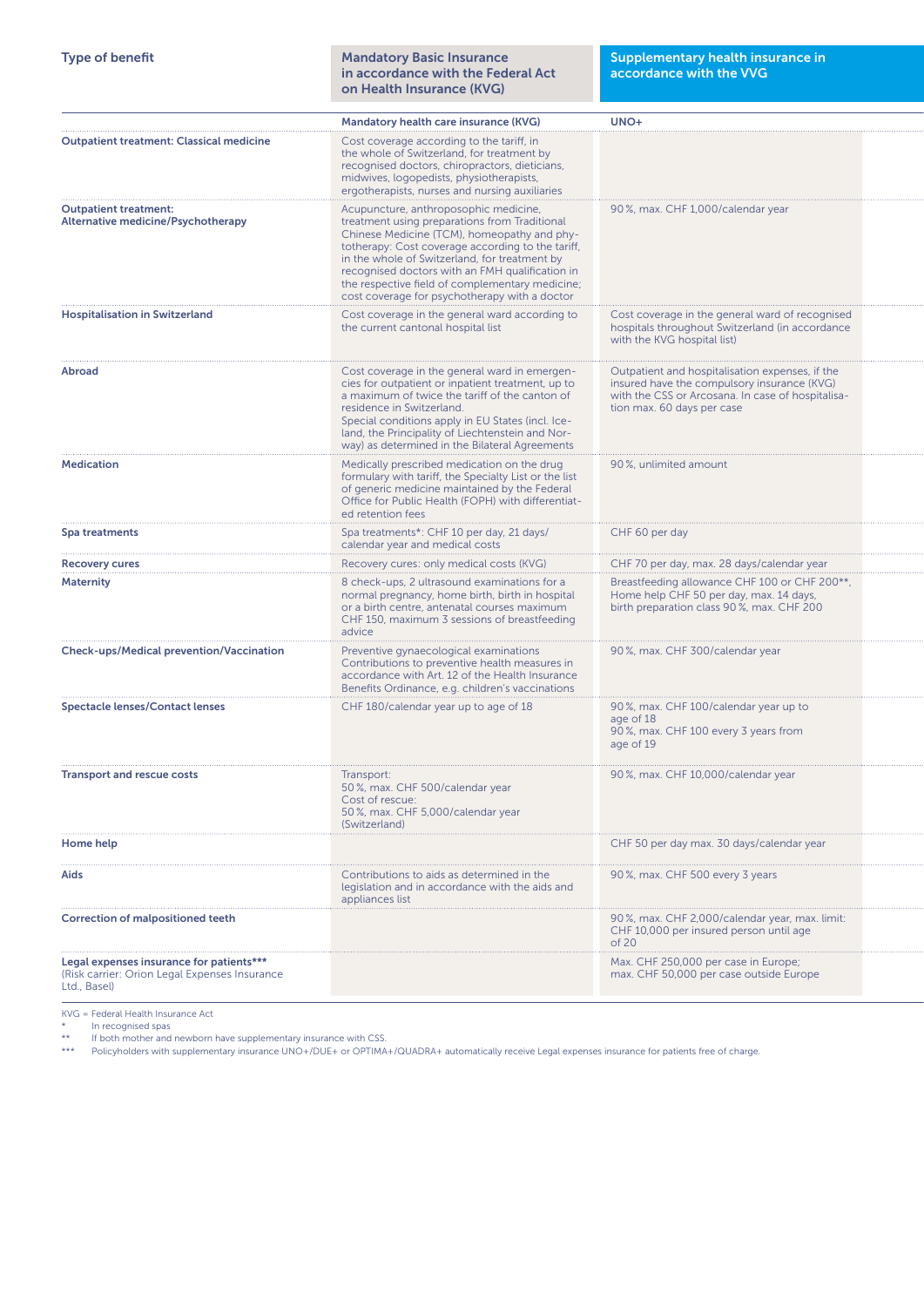| DUE+                                                                                                                                                                         | OPTIMA+                                                                                                                                                        | QUADRA+                                                                                                                                                        |
|------------------------------------------------------------------------------------------------------------------------------------------------------------------------------|----------------------------------------------------------------------------------------------------------------------------------------------------------------|----------------------------------------------------------------------------------------------------------------------------------------------------------------|
| 90% of the cost of treatment by a non-<br>contracted doctor, max. CHF 30,000/calendar<br>year                                                                                |                                                                                                                                                                |                                                                                                                                                                |
| 90%, max. CHF 2,000/calendar year                                                                                                                                            |                                                                                                                                                                |                                                                                                                                                                |
| Cost coverage in the general ward of recognised<br>hospitals throughout Switzerland (in accordance<br>with the KVG hospital list)                                            | Cost coverage in recognised hospitals through-<br>out Switzerland (in accordance with the KVG<br>hospital list). Ward can be chosen according to<br>the policy | Cost coverage in recognised hospitals through-<br>out Switzerland (in accordance with the KVG<br>hospital list). Ward can be chosen according to<br>the policy |
| Outpatient and hospitalisation expenses, if the<br>insured have the compulsory insurance (KVG)<br>with the CSS or Arcosana. In case of hospitalisa-<br>tion 60 days per case | Outpatient and hospitalisation expenses.<br>In case of hospitalisation 60 days per case                                                                        | Outpatient and hospitalisation expenses.<br>In case of hospitalisation 60 days per case                                                                        |
| 90%, unlimited amount                                                                                                                                                        |                                                                                                                                                                |                                                                                                                                                                |
| CHF 80 per day                                                                                                                                                               |                                                                                                                                                                | CHF 60 per day                                                                                                                                                 |
| CHF 90 per day, max. 28 days/calendar year                                                                                                                                   | CHF 50 per day, max. 28 days/calendar year                                                                                                                     | CHF 60 per day, max. 28 days/calendar year                                                                                                                     |
| Breastfeeding allowance CHF 100 or CHF 200**,<br>Home help CHF 70 per day, max. 14 days,<br>birth preparation class 90%, max. CHF 300                                        |                                                                                                                                                                | Cost coverage in recognised hospitals through-<br>out Switzerland (in accordance with the KVG<br>hospital list). Ward can be chosen according to<br>the policy |
| 90%, max. CHF 500/calendar year                                                                                                                                              |                                                                                                                                                                |                                                                                                                                                                |
| 90%, max. CHF 150/calendar year up to<br>age of 18<br>90%, max. CHF 300 every 3 years from<br>age of 19                                                                      |                                                                                                                                                                |                                                                                                                                                                |
| 90%, max. CHF 20,000/calendar year                                                                                                                                           | 90%, max. CHF 20,000/calendar year                                                                                                                             | Transport costs:<br>90%, unlimited amount<br>Rescue costs:<br>90%, max. CHF 50,000/calendar year                                                               |
| CHF 70 per day, max. 30 days/calendar year                                                                                                                                   | CHF 30 per day, max. 15 days following a stay<br>in hospital                                                                                                   | CHF 50 per day, max. 15 days following a stay<br>in hospital                                                                                                   |
| 90%, max. CHF 1,000 every 3 years                                                                                                                                            |                                                                                                                                                                |                                                                                                                                                                |
| 90%, max. CHF 3,000/calendar year, max. limit:<br>CHF 15,000 per insured person until age of 20                                                                              |                                                                                                                                                                |                                                                                                                                                                |
| Max. CHF 250,000 per case in Europe;<br>max. CHF 50,000 per case outside Europe                                                                                              | Max. CHF 250,000 per case in Europe;<br>max. CHF 50,000 per case outside Europe                                                                                | Max. CHF 250,000 per case in Europe;<br>max. CHF 50,000 per case outside Europe                                                                                |